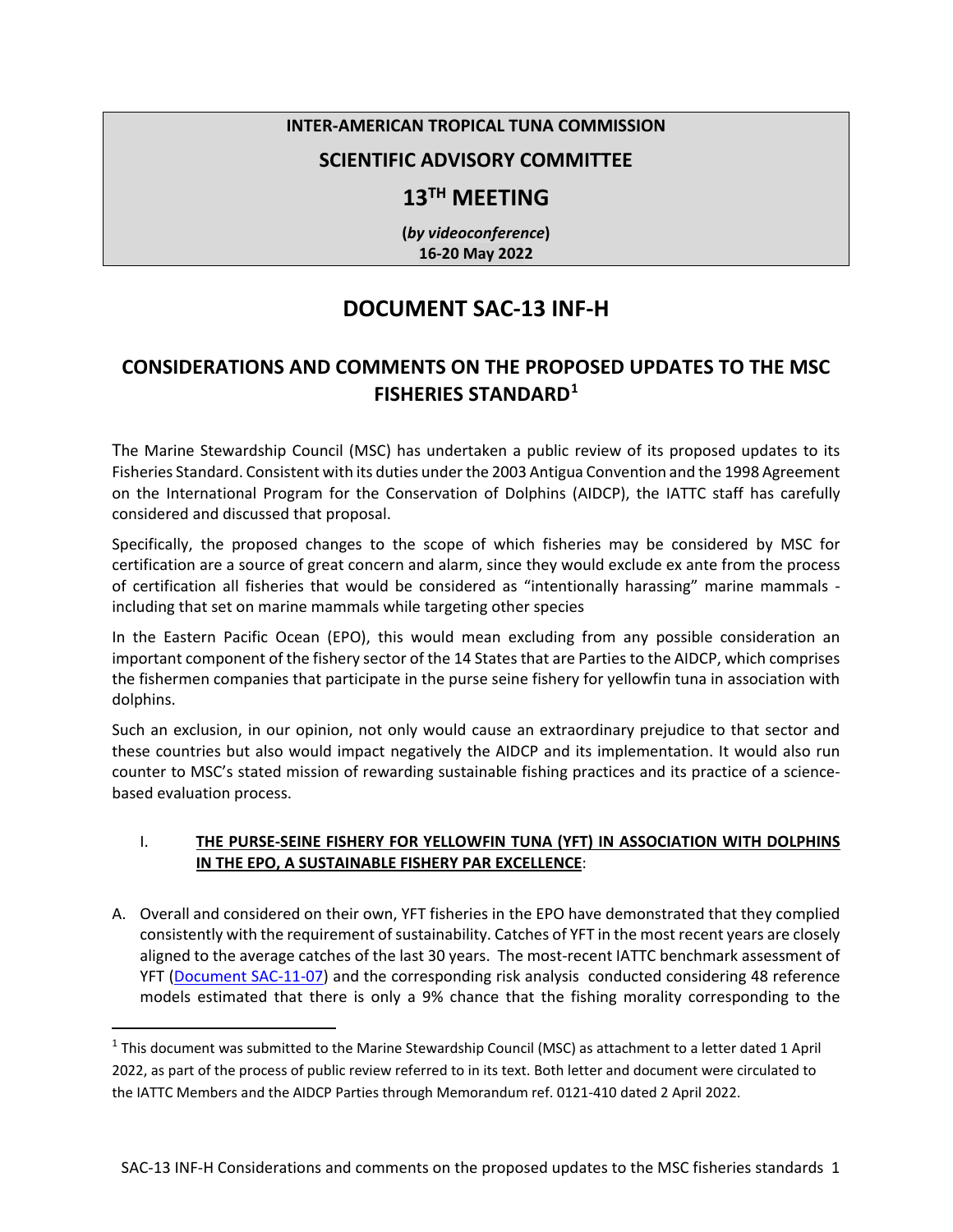maximum sustainable yield was being exceeded and only a 12% chance that the spawning stock biomass corresponding to maximum sustainable yield was breeched [\(Document SAC-12-08\)](https://www.iattc.org/Meetings/Meetings2020/SAC-11/Docs/_English/SAC-11-08-REV-23-Oct-2020-MTG_Risk%20analysis%20for%20management.pdf). That is, it is highly unlikely that overfishing of YFT is occurring or that the stock is in an overfished state.

B. Additionally, by contrast with other fisheries, the YFT fishery conducted in association with dolphins targets exclusively large, mature YFT, which appears to be more desirable and consistent with the sustainability goal that the IATTC looks to achieve and MSC to recognize and reward. The dolphinassociated purse-seine fishery in the EPO exploits the optimal age-class of the YFT stock for maximizing sustainable yield.

Shifting to other techniques, particularly to fishing with fish-aggregating devices (FADs) might result in a further increase of catches of juvenile YFT and in pressure on the stock, which is presently sustainably managed, within MSY, as mentioned above. We are concerned that a categorical exclusion of this fishery from the MSC certification process could stimulate such a shift, through motivating the owners and operators of vessels but also the canned tuna sector – on which MSC exerts a considerable influence – to abandon this YFT fishery in favor of other fishing methods that may impact associated species and the ecosystem in ways and to a degree that are not yet fully accounted.

To maintain the status quo described above, IATTC scientific staff has cautioned against any further increase in fishing effort on FADs (see Document IATTC-97-02). The staff remains concerned about the impacts of this fishery on all three tropical tuna species (yellowfin, bigeye and skipjack) and the corresponding reductions to maximum sustainable yield that could result from a major shift away from the fishery conducted in association with dolphins. Furthermore, the impacts of other fisheries as well as of climate change would probably aggravate the situation in terms of the structure and dynamics of the whole eastern tropical Pacific ecosystem as well as the situation of associated species such as sharks and Mobulid rays and their habitats (see Document [SAC-12-13\)](https://www.iattc.org/Meetings/Meetings2021/SAC-12/Docs/_English/SAC-12-13_Ecosystem%20model%20of%20the%20EPO%20progress%20report.pdf).

C. Finally, it should be recalled that the dolphin-associated purse-seine fishery is a very clean one with respect to the resulting bycatch and the impact on the associated species and fauna and their ecosystems, particularly when compared with some other methods of fishing.

### **II. THE PURSE-SEINE FISHERY FOR YELLOWFIN TUNA (YFT) IN ASSOCIATION WITH DOLPHINS IN THE EPO, A FISHERY GOVERNED BY STRICTLY APPLIED RULES AIMED AT PROTECTING THE DOLPHINS**:

A. The aspect of the fishery that would place it outside the scope of consideration and exclude it from future evaluation by MSC is that the fishery exploits the relationship between dolphin pods and mature YFT in the eastern tropical Pacific.

Fishing vessels encircle pods of dolphins, with the use of speedboats, in order to capture YFT, and, in addition to using a specially designed net, they perform a sequence of prescribed maneuvers under the scrutiny of the IATTC/AIDCP on-board observer, in order to release the dolphins before hauling the tuna catch aboard the vessel. It is only unintentionally and by accident that an extremely small percentage of dolphins may result harmed or killed, in spite of all these required and mandatory efforts.

B. We acknowledge that constituents in some countries, along with some environmental NGOs, raise ethical objections over this fishery, maintaining that any behavior that results in "intentional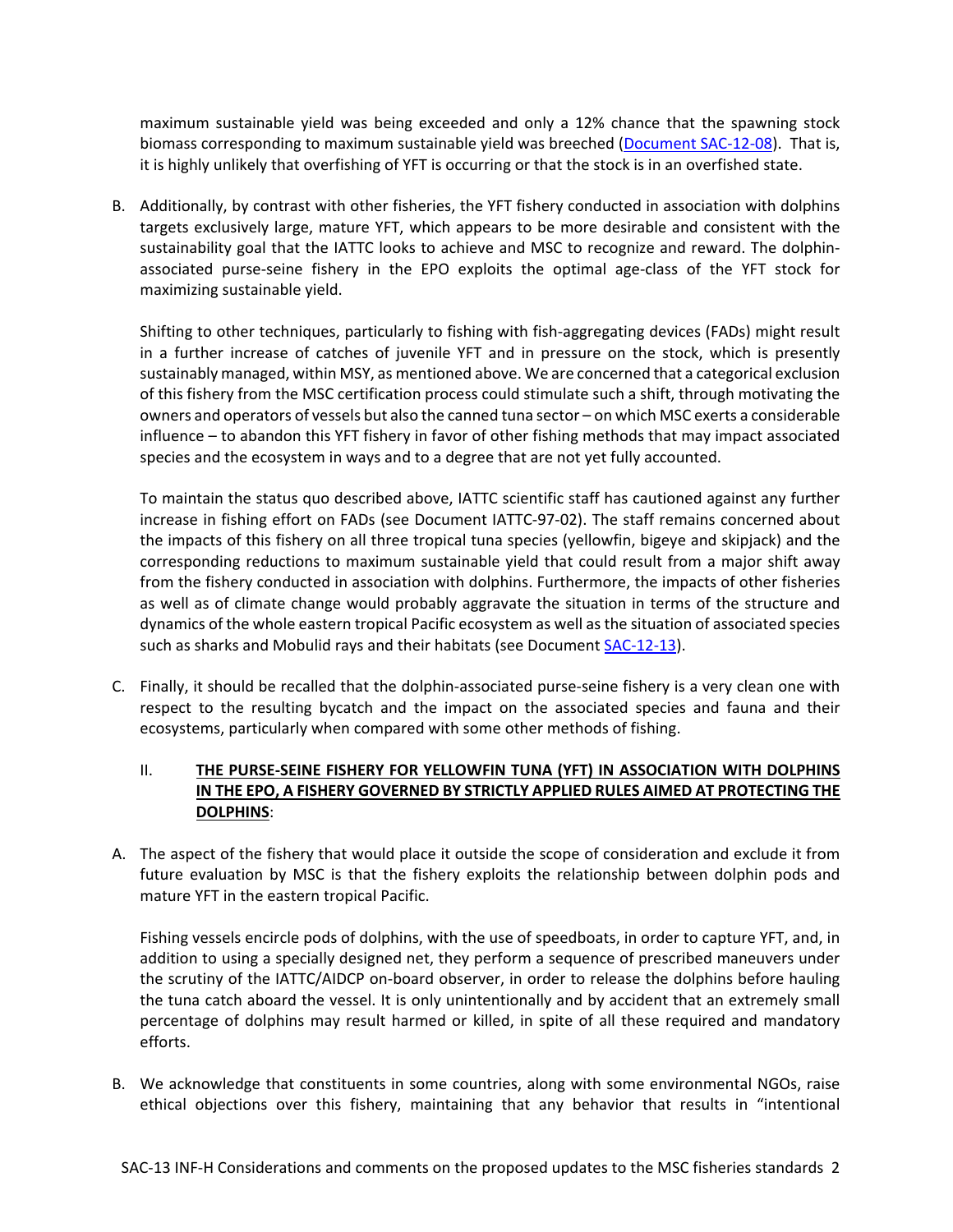harassment" of marine mammals, or any level of mortality of marine mammals, is unacceptable. We fully respect these opinions and do not question the legitimacy of the concerns felt by those who maintain them, the more so when, after all, the EPO International Dolphin Conservation Program was born and developed decades ago because of a similar ethical choice.

But, when applied to the dolphin-associated purse-seine fishery in the EPO, these objections, and the proposed updates to the MSC Fisheries Standard, seem to overlook both the current science and the existing law.

- (a) First, both are not grounded in the best available scientific knowledge regarding the effects on dolphins of that fishery nor in the observed facts, and they seem not to take into consideration the comparatively great ecological and sustainability benefits of the fishery itself, when this would be expected to be at the core of the MSC standards.
- (b) Second, they do not seem to take into proper account the fact that this fishery has been, for several decades, thoroughly monitored, managed and regulated under the auspices of IATTC, by its members, currently 21, and the AIDCP Parties, currently 14.

This fishery is one of the most highly regulated and monitored fisheries in the world. It is also unique, not only because it is managed within the framework of a RFMO, but also by the Parties to an international treaty. That treaty was the culmination of years of work not only of representatives of the States interested but of the broadest range of stakeholders, including fishermen, vessel owners and operators and entities representing the civil society at large, and environmental NGOs in particular.

The goal was to drastically reduce and eliminate dolphins' mortality and minimize harassment and harm to these marine mammals in the fishery. The success of the AIDCP is not in question. The estimates of dolphin mortality in this fishery were high in the 1960s 1970s and 1980s, but the collective efforts have achieved a reduction of over 99% in the observed mortality of dolphins in the fishery - currently less than 1000 animals per year in fishing operations that include over 10,000 sets per year and sometimes hundreds of animals per set.

This achievement may be considered as extraordinary as well as exemplary, and it has been recognized as such by the Food and Agriculture Organization (FAO) of the United Nations, which awarded it its Margarita Lizárraga Medal in 2004-2005.

C. In conclusion, the best available scientific evidence continues to support the assumption that the purse-seine fishery is not having a significant adverse impact on any of the dolphin stocks in the tropical EPO, including those that have been listed as depleted under the U.S. Marine Mammal Protection Act  $(MMPA)^2$  $(MMPA)^2$ . This was the conclusion reached by the IATTC staff several years ago in a

<span id="page-2-0"></span><sup>&</sup>lt;sup>2</sup> Some of the stocks and populations of dolphins that interact with the purse-seine fleets of IATTC members are listed as depleted under the U.S. Marine Mammal Protection Act (MMPA), but on the other hand, under that same Act, these stocks meet the Potential Biological Removal (PBR) standard for sustainability, as well as the MMPA's Zero Mortality Rate Goal.

We have noted with some interest that the MSC-contracted "*Review on global, commercial wild-capture fisheries intentionally harassing or killing marine mammals*" (2019) cites various provisions of the U.S Marine Mammal Protection Act with the goal of examining how the MMPA handles the issue of "intentionality" during fishing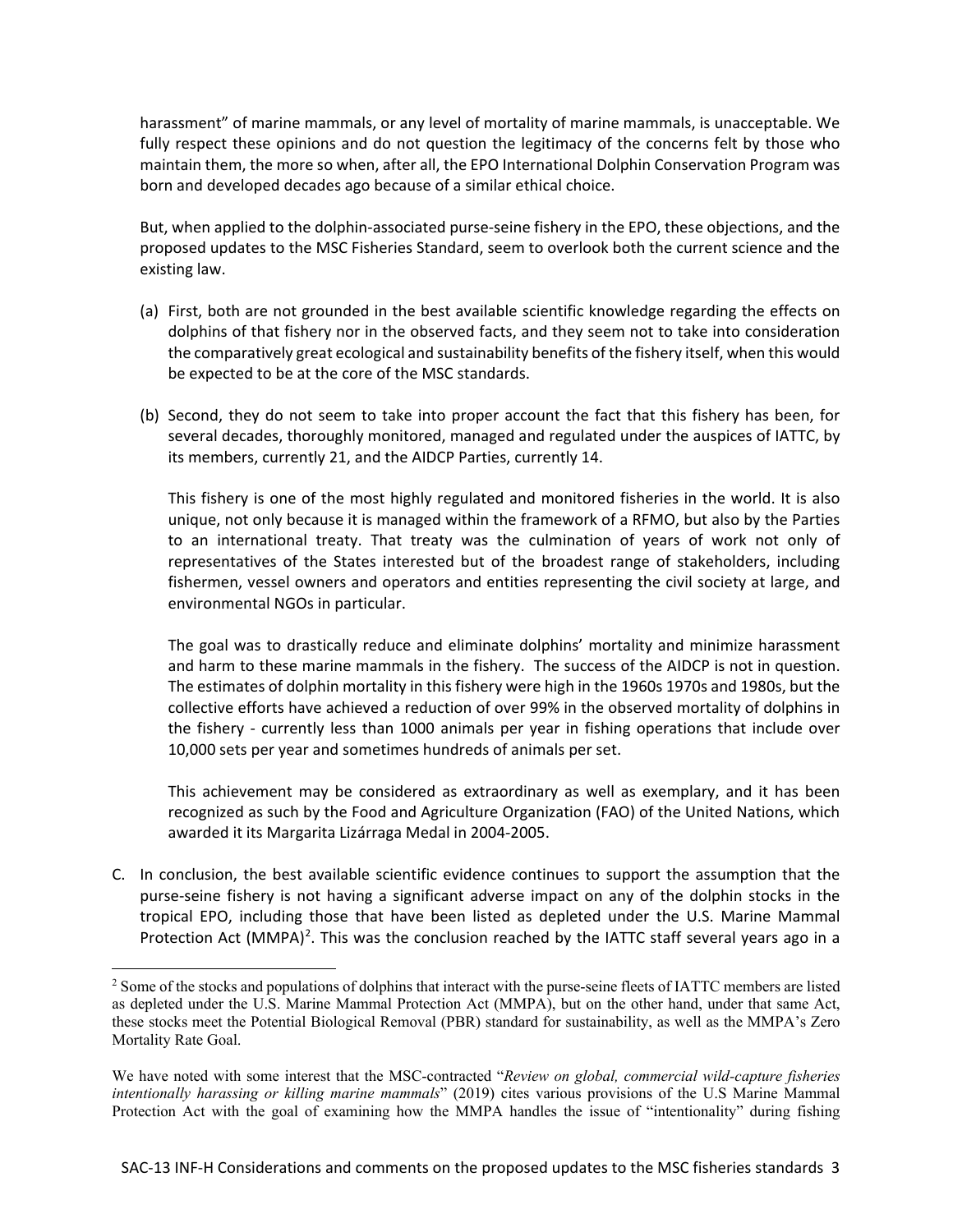2002 report on the status of EPO dolphin populations. From a scientific standpoint, the evidence to date still does not support concerns that the fishery is having a significant negative impact on dolphin stocks, their conservation status, or their role in the ecosystem.

### **III. THE NEED FOR FURTHER RESEARCH AND THE POTENTIALLY NEGATIVE CONSEQUENCE OF THE PROPOSED MODIFICATION OF THE MSC FISHERIES STANDARD UNDER CONSIDERATION:**

A. IATTC scientific staff recognizes that not all scientific matters are settled in relation to the EPO dolphin fishery. For example, the last comprehensive survey of marine mammals in the EPO was conducted by NOAA Fisheries over 15 years ago.

We believe that renewed survey effort is therefore prudent in order to monitor the status and trends of EPO dolphin populations. We also acknowledge that some scientists and constituents have continued to raise concerns about the possibility of unaccounted impacts and mortality in the fishery resulting from the dolphin pods pre-encirclement and encirclement – for instance, concerns that dolphin calves may become permanently separated from their mothers.

B. In order to generate updated and more thorough information and data on these questions, the Parties to the AIDCP, along with their fishery sector, have been planning to conduct research on both of these topics.

In late 2019 a trial dolphin survey was conducted by IATTC scientific staff in collaboration with scientists at the University of St Andrews and funded by the Pacific Alliance for Sustainable Tuna and the government of Mexico. The survey design methodology tested during this trial was developed by scientists at the University of St Andrews in 2018, based on recommendations from a workshop of world-renowned experts in marine mammal abundance estimation that was convened by IATTC scientific staff in 2016. A combination of the pandemic and its negative impact on our fund-raising campaign have delayed further progress but we are working in order to resume the projected programme of work and activities in 2022 and 2023.

Similarly, the project that had been formulated by the IATTC scientific staff to study whether dolphin calves may become separated permanently from their mothers as a result of the setting process will be resumed in 2022 with funding from the Pacific Alliance for Sustainable Tuna. A workshop of experts is expected to be convened in the first months of the year to discuss the data collection protocol for the study and it is expected that fieldwork could begin in the later part of 2022 or be carried out in 2023 at the latest.

C. Both projects (the general dolphin population survey and the mother-calf study) will be expensive and will likely require external funding, and the recent motivation to find this funding was supported to a large extent by MSC's previous evaluation and recommendations for the fishery. With MSC's announcement of these proposed changes to its standards, support for this research will likely falter.

operations. The paper even cites the MMPA definition of "take," the concept of depletion, and the Act's prohibitions on the intentional harassment of marine mammals. But what it fails to acknowledge is that the MMPA itself treats the EPO fishery for YFT conducted in association with dolphin differently in recognition of the comprehensive measures and monitoring of the fishery under the IATTC and AIDCP, and explicitly allows for the import of EPO YFT where the other provisions of the MMPA would otherwise prohibit it.